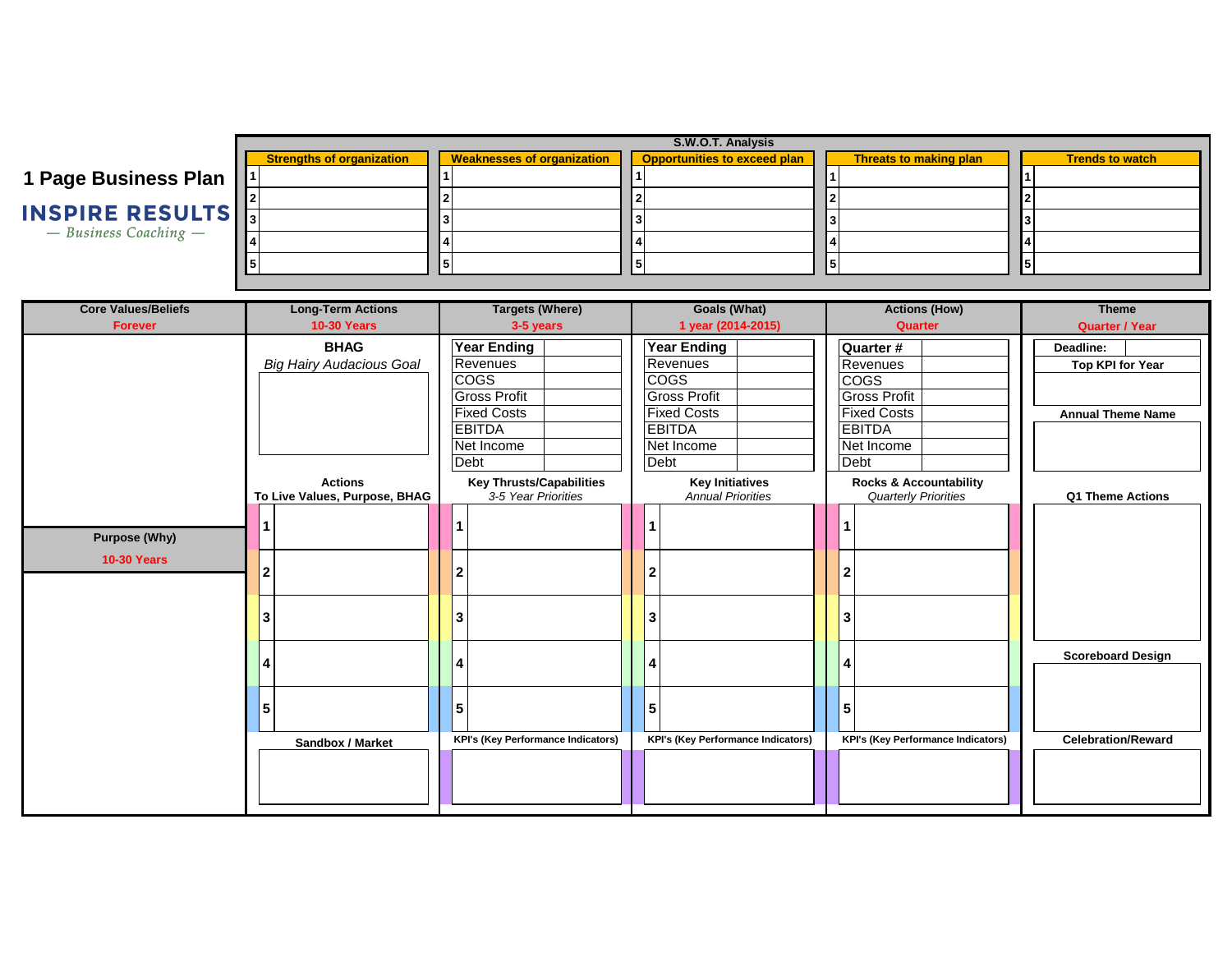# **ONE-PAGE STRATEGIC PLAN: HOW TO COMPLETE by Verne Harnish**

## **BEFORE GETTING STARTED – Bullet Points:**

VISION – A DREAM WITH A PLAN – Most people don't have visions, they have dreams. The one-page planning document guides you to answer 7 simple questions around your dream – **Who, What, When, Where, How, Why** and the always difficult "but **Should** we **or Shouldn't** we?" You'll see these anchor questions at the top of each column of the one-page planning document and **bolded** below to provide you a verbal and visual clue to match the "how to" sections with the appropriate columns on the form.

TWO OVERARCHING IDEAS – Alignment and Simplicity. The one-page planning document is designed to encourage simplicity (there's not a lot of space to write, so you must be concise and focused) and alignment (think of the document as a crossword puzzle, where figuratively"4 down" needs to align with "7 across.").

FOUR KEY DECISIONS – Essentially the "bottom lines" of the form:

- 1) Getting the Right People (aligned with the Core Values and Purpose)
- 2) Long Term Goal BHAG
- 3) Strategy Brand Promises and X Factor
- 4) Short Term Focus Critical Number(s) for the year and each quarter

If you get these decisions right, everything else falls into place much easier. And you'll likely dominate your industry, have three to five times industry average profitability, have a lot of cash, and will grow revenues at twice the industry average. In addition, customers and employees will be attracted to your business.

DOWNLOAD PLANNING DOCUMENT -- You can download an English, French, or Spanish Word editable one-page planning document at [www.gazelles.com](http://www.gazelles.com/) – click on the download forms link next to the picture of "Mastering the Rockefeller Habits" or the "One-Page Strategy Plan" link under the Gazelles Featured Downloads heading on the home page. There are two versions:

- 1) The original one-page plan
- 2) A modified plan that provides a listing for all four quarters on the right hand side of the document and the theme and personal priorities on the back side.

REPLACE LOGO – feel free to take all references to Gazelles off the document, except the copyright, and replace with your own logo and company information.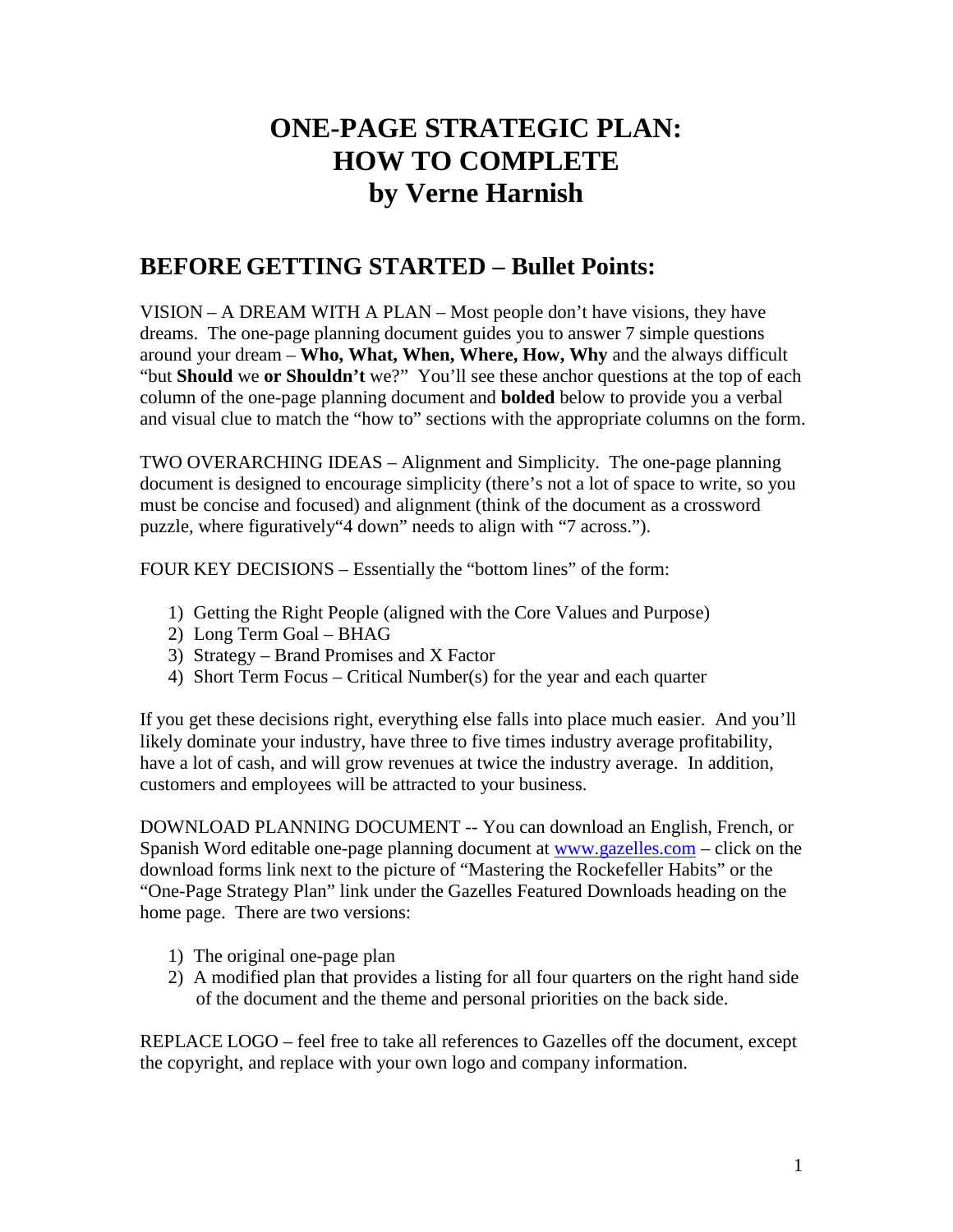REPLACE HEADINGS – call them Core Values, Core Purpose, Brand Promise, Rocks, etc. OR NOT!!! Feel free to come up with your own unique language within the firm. HP calls their core values the HP Way. Some prefer the term Principles or Guidelines instead of Core Values. Some people find the term "Rocks," as a label for quarterly priorities, awkward. Again, it's up to you. The document is meant to serve as a guideline.

USE BLANK DOCUMENTS – there's a tendency to provide people with completed or semi-completed one-page plans during planning sessions. I highly suggest you pass out blank plans at the beginning of the session and have everyone fill them in by hand – there's something about re-writing the core values, purpose, BHAG, etc. each quarter that helps hardwire them into your brain and better connects each person to what is said and decided. Besides, there's not that much to write!

PROJECT UP ON A SCREEN – to facilitate the process, use an LCD projector and display the document up on a large screen. Designate someone to fill it in electronically so it can be immediately emailed to all the participants – and it facilitates everyone filling in their own documents by hand when they can see it up on the screen.

QUARTERLY vs. ANNUAL (timing and agendas) – the annual planning session is typically two days and the quarterly planning session one day. The first half of each planning session (day 1 of the annual, morning of the quarterly) is spent reviewing the Opportunities and Threats and the first three columns. The second half (day 2 of the annual, afternoon of the quarterly) is spent on the 1 year column and then entire right hand page of the One Page Strategic Planning document. And with both planning sessions, I recommend the executive team have dinner together and then meet for a couple hours the night before the start of the planning session. This allows for the normal "catching up" to occur and provides a more informal setting to begin discussing longer range Threats and Opportunities and recall stories from the last quarter where the company "lived" its core values. It also gives the team an extra night to sleep on the conversations generated that evening.

### PREPARATION:

- 1) SCAN MY BOOK Have the executive team scan through my book "Mastering the Rockefeller Habits." It will provide specific context for many of the items on the One Page Strategic Planning document. You can order autographed copies for your executive team at [www.gazelles.com](http://www.gazelles.com/) – just include their first names in the comments column on the order form and any message you would like me to convey (or I'll add my own standard comments). The book is also available on Amazon.com.
- 2) READ COLLINS' ARTICLE -- Have everyone re-read Jim Collins' HBR article "Building a Company Vision" – download for \$6 at [www.hbr.com](http://www.hbr.com/) – at least do this the first few annual planning sessions until you're comfortable with your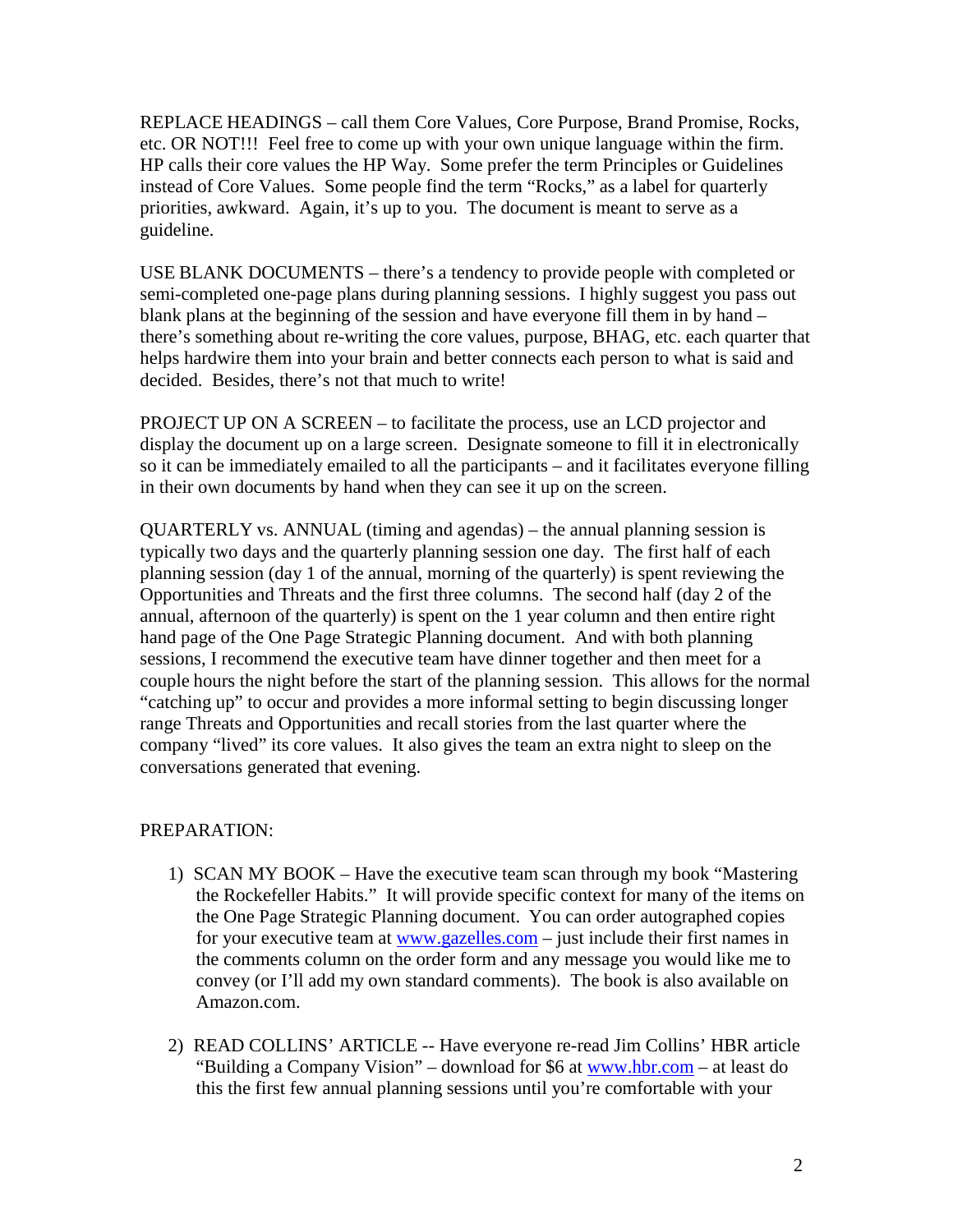Core Values, Core Purpose, and BHAG – the first two columns of the one-page document. Also download and read "Turning Goals Into Results: The Power of Catalytic Mechanisms." It's also available at [www.hbr.com](http://www.hbr.com/) for \$6. And you can go to [www.jimcollins.com](http://www.jimcollins.com/) and download many of his other articles for free and he has several free interactive tutorials to help discover Core Values, Purpose, BHAG, etc. – I would read everything Jim has written!

- 3) READ SELECT ARTICLES Go to [www.gazelles.com](http://www.gazelles.com/) and click on Articles under the Resources dropdown menu at the top of the home page. You'll see several short articles I've written that will be helpful in the planning process – pick those that align with the issues facing the firm whether its sales, marketing, picking Brand Promises, etc.
- 4) EMPLOYEE SURVEY -- A few weeks prior, conduct an employee survey. Their insights are often helpful in determining the quarterly or annual theme and Critical numbers since they are closer to the customers and are immersed in the daily processes of the business. Many firms are using zoomerang.com to make it easier to administer. I suggest three simple questions:
	- a. What should (enter company name) Start doing?
	- b. What should (enter company name) Stop doing?
	- c. What should (enter company name) Keep doing?

Alternatives include the sample employee questionnaires in the "Rockefeller Habits" workbook (used at the two-day workshop for those that have attended) or some modification of the 12 questions in the book "First Break All the Rules" by Marcus Buckingham – a book definitely worth reading if you have over 25 employees. The 12 questions asked of your employees determine if they feel they have effective leaders.

- 5) CUSTOMER FEEDBACK Along with employee feedback, formally gather customer feedback. It's best if this has been happening throughout the year, but making a concerted effort to have every executive call a few customers and get their feedback before the planning session can provide useful insights going into the planning session.
- 6) TOP THREE ISSUES -- Send out an email to those attending the planning session to ask them to email back "the top three issues they feel MUST be addressed/explored/answered at the upcoming planning session." Compile these for review at the beginning of the planning session or just prior.
- 7) (OPTIONAL) SWOT ANALYSIS conduct a separate Strengths, Weaknesses, Opportunities, and Threats (SWOT) exercise prior to the planning session – often you can send out an email to your executive team seeking their input – again, compile for use in the planning session.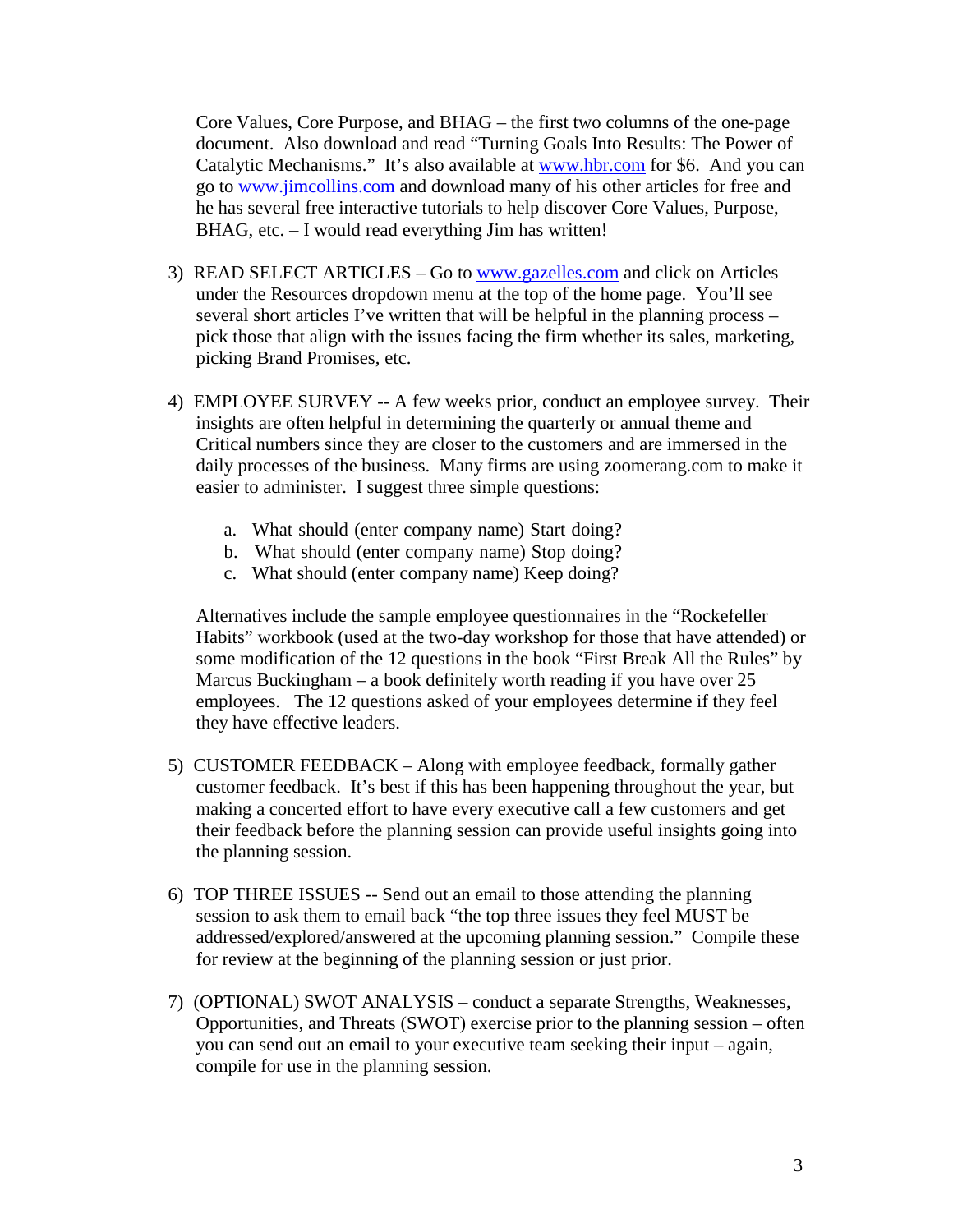WARNING: DON'T MOVE TOO QUICKLY THROUGH THE FIRST 2 or 3 COLUMNS of the planning document. There is a tendency in planning sessions to rush through the Opportunities  $&$  Threats section in the upper right hand corner and the first two or three columns of the planning document (Core Values, Core Purpose, BHAG, Sandbox, Smart Numbers, and Brand Promise/Strategic Anchors), especially after the team feels like they've nailed down the answers in previous sessions. Re-centering the team quarterly and annually is the key to making sure the quarterly and annual decisions are the best they can be. "When I go slow, I go fast" as the Chinese proverb states. Spending sufficient time on the first 3 columns almost always makes the answers in the Annual and Quarterly columns come more quickly and effortlessly. When a team doesn't spend sufficient time reviewing the foundation, they often struggle considerably more with the Annual and Quarterly columns.

# **FILLINGIN THE ONE PAGE STRATEGIC PLAN: And suggested agenda for the planning session**

DINNER AND WORKING SESSION THE NIGHT BEFORE (Optional) – as suggested above, its ideal if the planning team can have dinner the night before the formal start of the planning session then convene a two hour working session. Focus on broader conversations around Threats and Opportunities, preconceived ideas about the theme (quarterly or annual), and recount stories where the company "lived" its core values. It's a chance for the team to get some informal talk time and get their heads into the planning process – plus a night to sleep on the initial ideas generated.

OPENING REMARKS BY CEO – Reflect on the past quarter/year and then set the stage for the major conflict that will be resolved this planning session.

DETAILS: Great meetings are structured like great movies according to Pat Lencioni in his latest book *Death by Meeting*. At the heart of all movies is a "conflict, then resolution" structure. Rather than open with something like "I'm glad all of you can be here to participate in this planning session (yawn)," instead set the stage with an opening line like "We face stiff competition from XYZ, the marketplace for our services are heating back-up, and we're being hindered by our … so this next two-days are critical in figuring how we address these challenges and maximize our opportunities…" or something like "we've been offered the greatest opportunity to gain market share in 5 years, it's for us to figure out how to make it happen…" or "this is the year we must make the kinds of profits we expect from a great company." Pick-up your hints from the PREPARATION work – the employee survey, the customer feedback, top 3 issues lists, and the SWOT analysis.

GOOD NEWS STORIES – Share a round of good news stories – sometimes this precedes the Opening Remarks By CEO or occurs the night before if you host the optional evening session – your decision.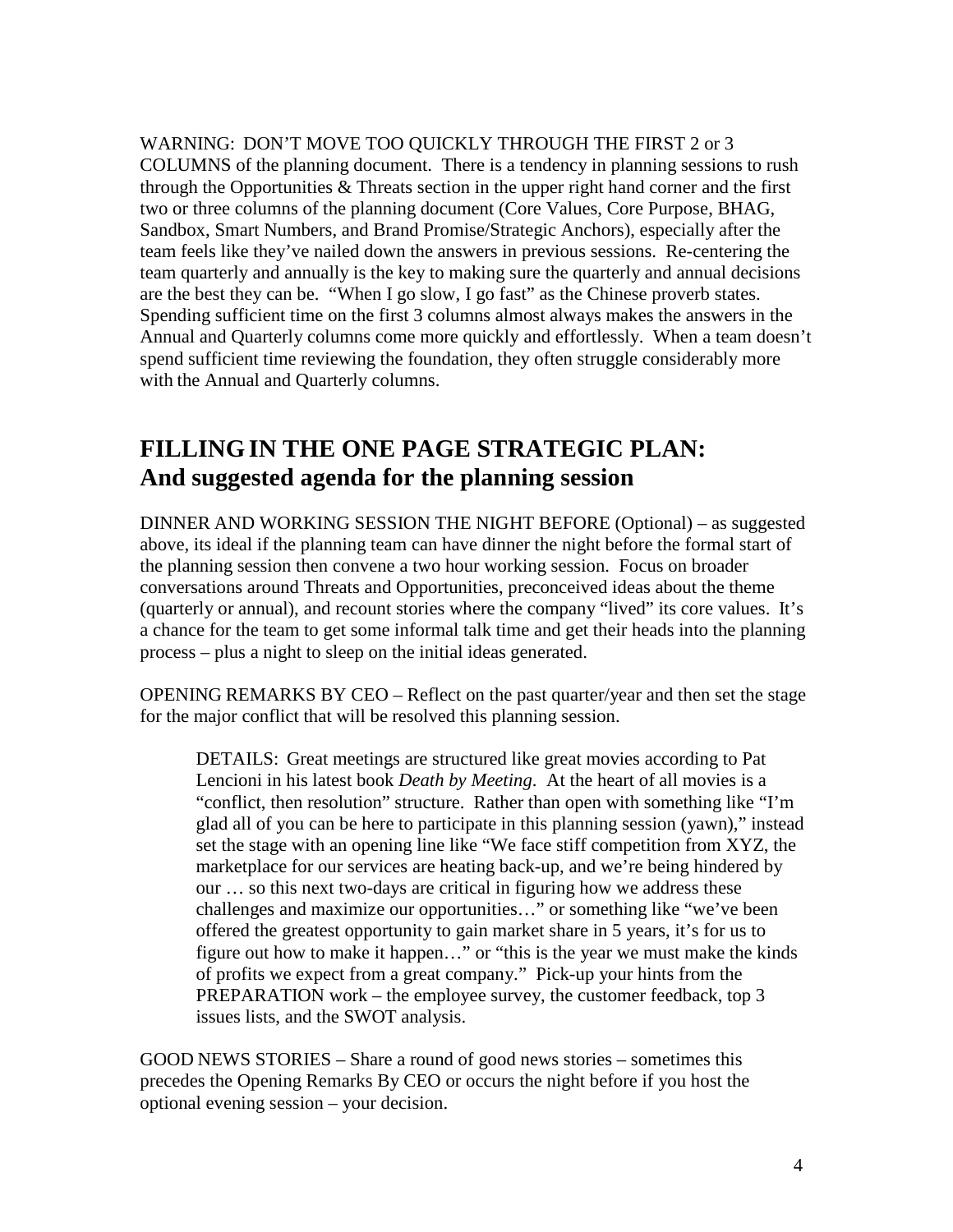DETAILS: Following the opening remarks, you want to set a positive tone, loosen everyone up, and help the team connect as people by taking 10 minutes and have everyone share a piece of good news personally and professionally – good news from the previous week or two. Keeping it current helps keep it relevant and fresh. The professional good news allows the team to count its blessings and the personal good news always brings a laugh or two – a powerful way to de-stress, slow the brain down to the alpha state  $(7 - 14)$  cycles per second), and help keep even the most dreaded issues in perspective. And use it as an early gauge if someone is particularly stressed or disturbed coming into the meeting.

#### START FILLING OUT FORM

CAUTION: It's your call, but I would resist jumping in and reviewing the past quarter in detail at this time (beyond the brief opening remarks of the CEO as outlined above). Once you open that Pandora's Box, it's hard to get it shut. Teams tend to get sucked right into the minutia, getting caught up in the details and making it difficult to step back from the trees and talk more strategic about the direction of the firm (could I have incorporated more clichés in one sentence!!). I suggest you start more broadly – after all, it's a strategic planning session, not a weekly executive team meeting or monthly review session. And if those weekly and monthly meetings have been effective, the quarter has been covered and everyone should be well briefed on the current state of the company.

ORGANIZATION NAME/NAME/DATE: Enter name of company, division, or department represented by the planning team. Then place your own name and date of planning session on the form.

DETAILS: Two key points  $-1$ ) Does everyone call the company the same name? 2) Departments and/or divisions can have separate planning pyramids, so long as there's alignment with the company's plan.

Elaborating on the first key point, there are various times in the life of a company where there's not alignment around the name of the firm  $-$  is it the complete name including the "Inc.;" should we use the acronym instead of the full name (i.e. 3M and IBM); have some of the words within the name been dropped (Partnership, Group, Consulting Firm); has a nickname become more prevalent (i.e. FedEx); or is it time to completely rename the firm to something that better reflects what the firm does? One hint – how does the automated attendant and/or receptionist answer the phone? How do you answer the phone? Most of the time, filling in the organizational name is a 10 second exercise. However, don't take this step for granted if there are any questions around the name – alignment begins here.

Elaborating on the second key point, the one-page document is useful for departmental and divisional plans. Yet, how much of the company's plan should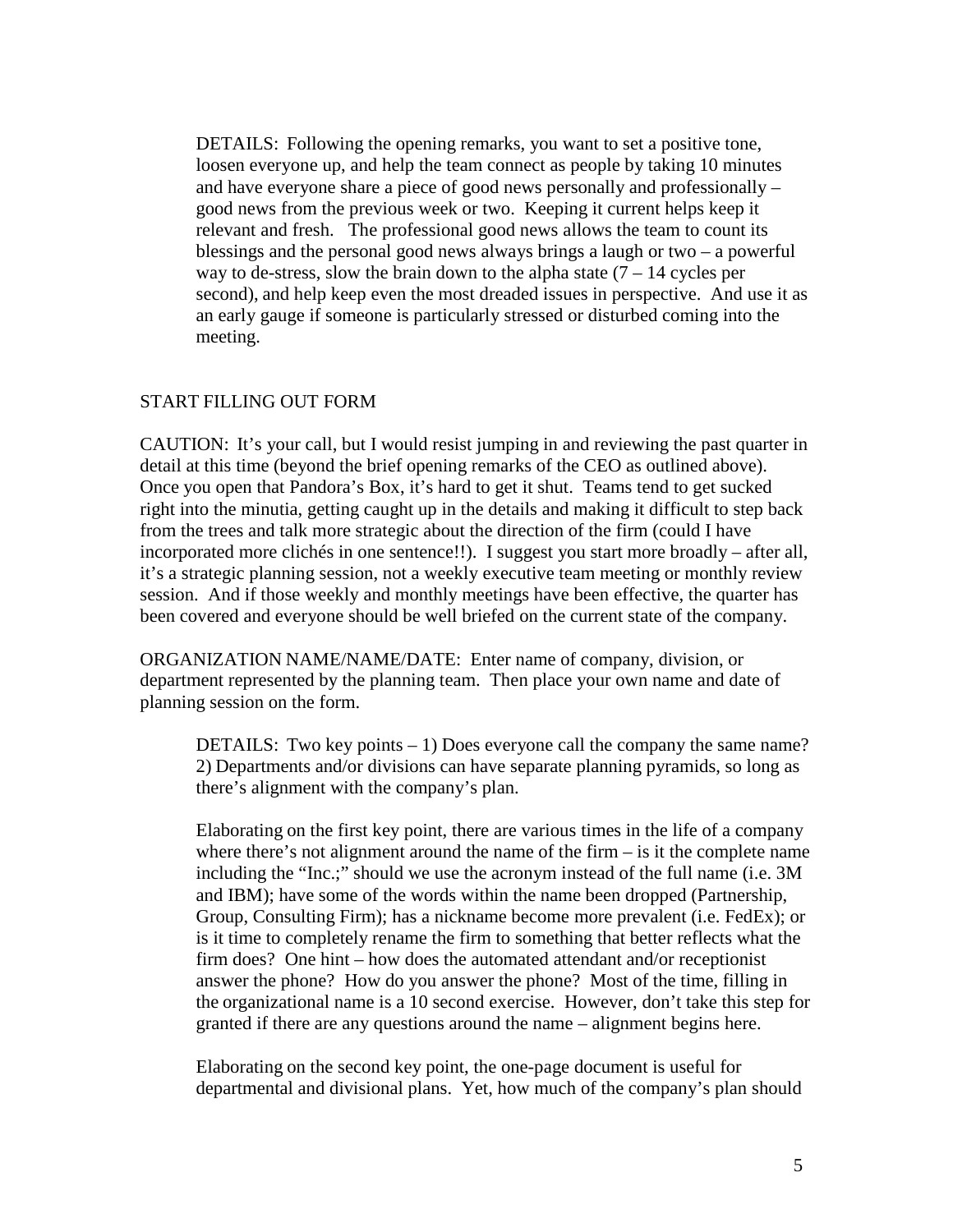remain the same on the other plans? Clearly, the first two columns (Core Values, Core Purpose, and BHAG), although the Actions the department/division will take in the next ninety days to bring this Core Ideology (what Jim Collins calls Values, Purpose, and BHAG collectively) alive will be specific to the department/division. And in many cases, the third column will remain the same as well. It's the Annual and Quarterly columns where the division or department will want to delineate their specifics as they align with the company's annual and quarterly goals and priorities.

Adding your own name and date of the planning session to the form should be considerably easier!!

OPPORTUNITIES/THREATS (upper right hand corner of one-page plan) – What are the top  $3 - 5$  Opportunities to wildly exceed your plan over the next  $24 - 36$  months (if you're doing the annual plan) and what are the top 3- 5 Threats that could derail your plans.

DETAILS: Take some time and really discuss these two columns. If you did a more formal SWOT analysis, this is where you want to make some decisions to reduce the list to a handful of issues. A key question is "so how far out should we be considering, what is the time frame?" The idea is to look out beyond the immediate planning horizon. Thus, if you're conducting an annual planning session, you want to consider Opportunities and Threats (O's and T's) over the next 24 – 36 months. If it's a quarterly update, consider O's and T's over the next 12 months.

Because Os and Ts are two sides of the same coin, many issues can be placed in either column. Simply place in the column that feels right.

If you take sufficient time to discuss these columns, many of the quarterly, annual, and even  $3 - 5$  year priorities will fall into place. At a one-day quarterly planning session I suggest spending 45 minutes of this activity. At a two-day annual, spend up to 1.5 hours. This is the chance to really step back and conduct some blue-sky thinking – and when is the last time you did that as a team?

Some teams will spend time the night before in informal conversations (over dinner or just after) about potential Opportunities and Threats. It also gives you another night to sleep on the ideas and issues generated before addressing them the next morning.

CORE VALUES (**SHOULD or SHOULDN'T**) – List your core values in the first column and then relate stories from the past 3 to 12 months that represent each core value. Consider which core value needs reinforced or emphasized next (and will support your likely next quarterly theme) and circle it. If you don't have your core values discovered yet, go back to Jim Collin's "Building a Company's Vision" article I referenced above and do the Mars Mission exercise he outlines.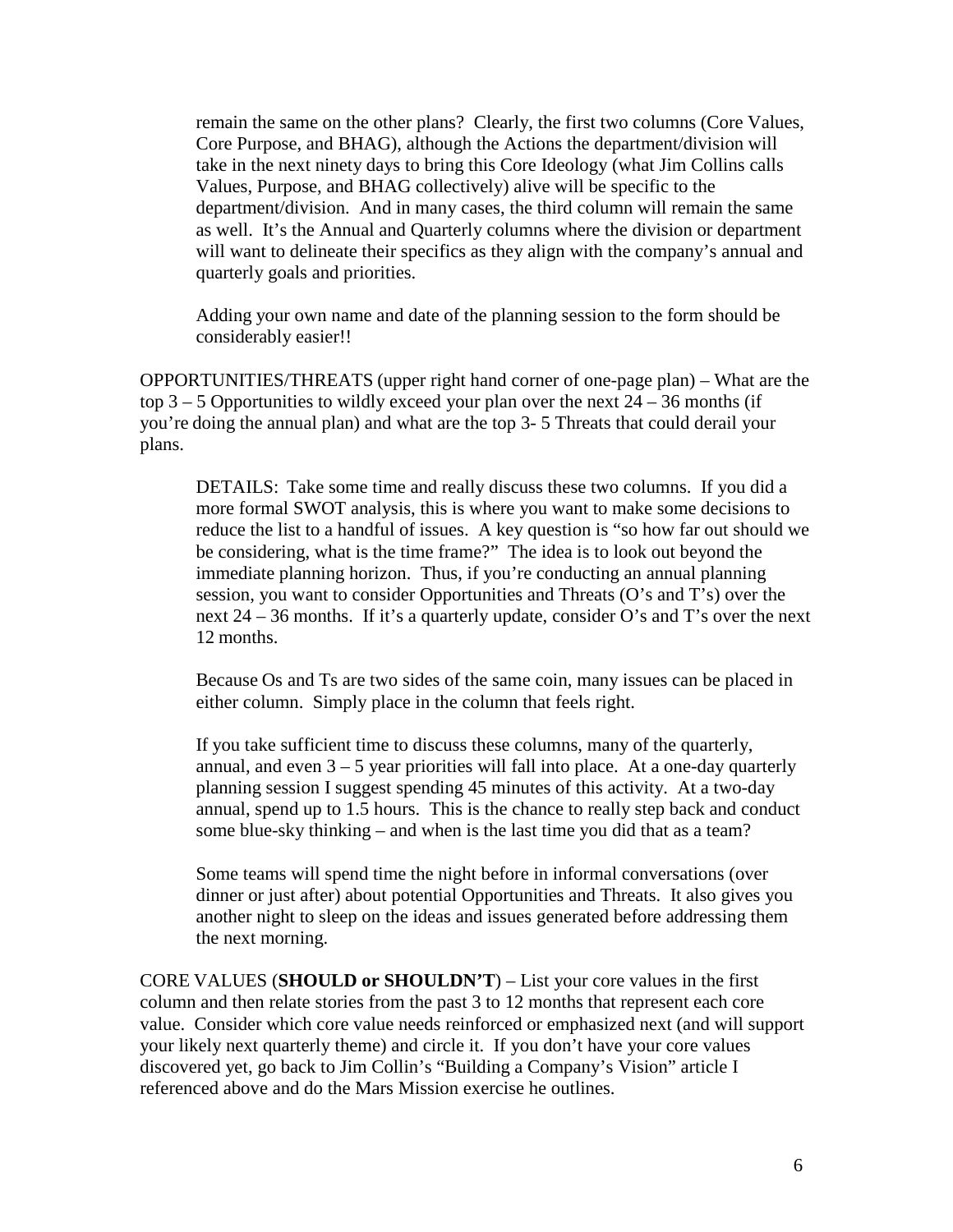DETAILS: Have each executive take time to write down each core value (helps to remember them, which is why we don't like companies to pass out a partially completed form – use blanks each time) AND have them make a one or two word note next to each core value to designate a situation or story from the past several months that represents a time when an individual or team demonstrated adherence to ("lived") one of the core values.

Then take 20 minutes and have the executive team share stories for each core value, with someone taking notes. This will help to reinforce the core values; indicate where a core value might be weakening due to a lack of stories; and provide ongoing "legends" to add to your employee handbook, freshen-up your orientation, and provide stories for an internal or external newsletter. And it provides stories you will recall at the quarterly or annual all-hands meeting to reinforce the core values.

Pay particular attention to a core value where the team couldn't think of any recent stories to reinforce the values existence!! If you're new to core values, this might indicate it's really not core. If you're confident its core, then it may be a sign of bigger underlying problems ahead. A weakening core value is an early, early warning sign so pay attention and act.

CORE PURPOSE/BHAG (**WHY**) – List your core purpose and your BHAG (Big Hairy Audacious Goal – a term coined by Jim Collins and Jerry Porras). Discuss what you're doing to reach both. Capture specific 90 day actions in the Actions boxes in the middle of the second column.

DETAILS: Your core purpose and BHAG are the big WHY for getting up in the morning and slugging away – they serve as the "heart" of the vision. Read Jim Collins articles referenced above. And they are in the same column because they must align. The core purpose is what you continue to strive to achieve, but never reach (the late Mother Theresa's "love the poor" – she didn't reach them all) while the BHAG is the measurable 10 to 30 year goal you intend to achieve.

Generally, the core purpose revolves around a single word or image and comes out of the impetus for why the founder(s) launched the company. Wal-Mart – Robin Hood; Disney – happiness; Nike – competitiveness; 3M – innovation; Microsoft – ubiquity; Starbucks – escape, etc. And the core purpose falls just short of the generic answer "save the world." It's your company's contribution to making a difference. The BHAG – which must be ten years out; audacious, but not braggadocios; and align with your business fundamentals (i.e. your Brand Promises to the right in the third column) – must align with the core purpose. Microsoft's BHAG for the 90s was "a PC on every desk and in every home" – for this decade its "software, anytime, anyplace, anywhere" – all steps in reaching "ubiquity." Nike's original BHAG was to Crush Adidas – a clearly "competitive" statement.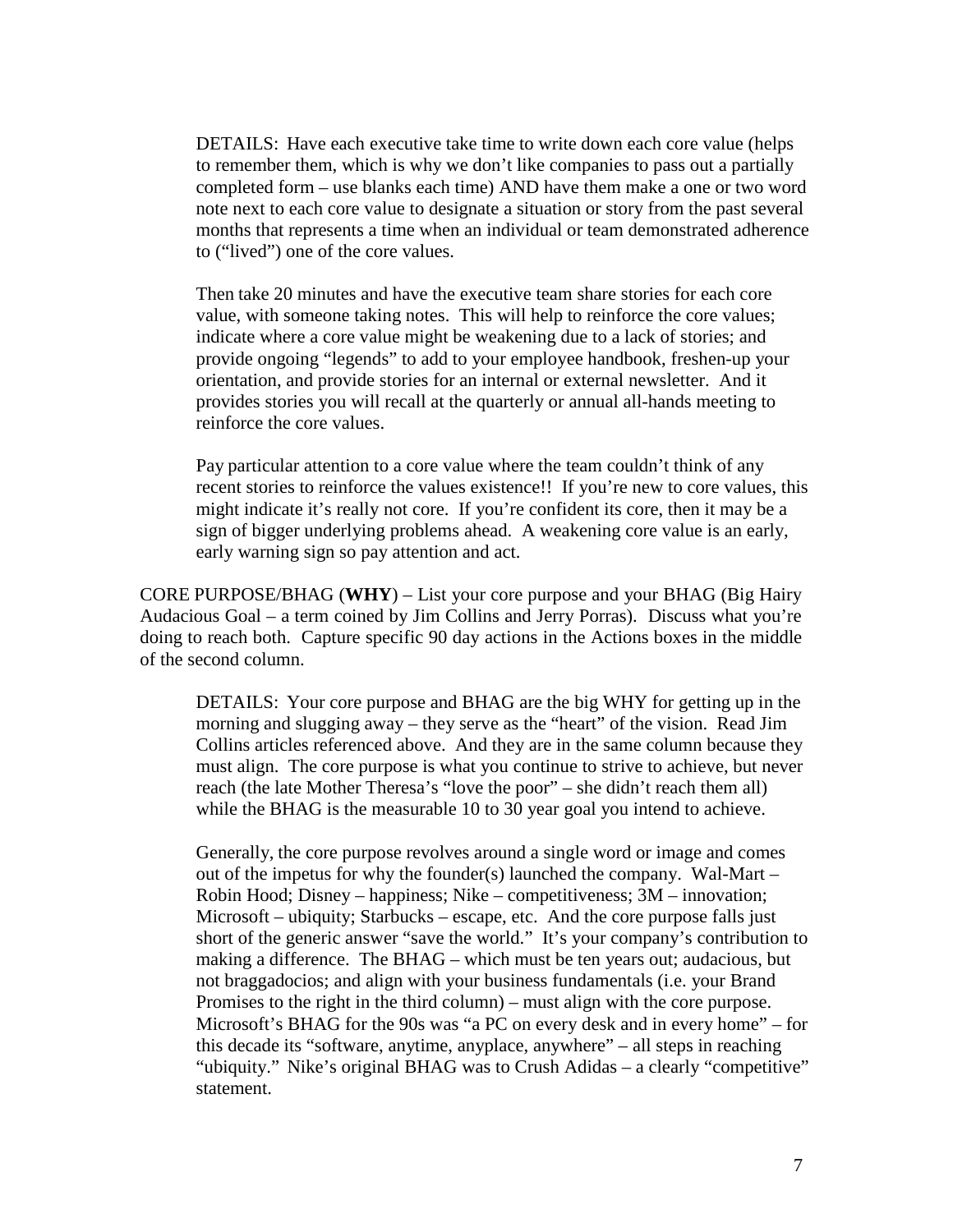**The Actions box** in the middle of the column is to capture specific "to do's" as your team thinks about what the company can do in the next 90 days to live your core values, core purpose, and BHAG. The column is actually a placeholder for priorities that will eventually make their way onto someone's personal to do list for the quarter or into one of the other columns on the one-page document – thus, the small box to the right of each line item in the Actions box is where you'll place a checkmark to confirm that specific actions have been assigned someplace else on the plan.

#### 3-5 YEAR COLUMN (**WHERE**)

FUTURE DATE, REVENUES, PROFIT, MARKET CAP -- Pick a comfortable point 3 to 5 years from now (i.e. Future Date Dec 31, 2006), determine desired Revenues, Profit, and Market Cap (market share, number of Fortune 500 clients, number of offices, etc serve as substitutes for Market Cap if you're not a public company). These are your desired financial outcomes.

SANDBOX – On the three lines delineate the sandbox you plan to dominate within the next 3 – 5 years. It's not meant to encompass everything you do, just what you want to dominate. Specifically, what will be your primary geographical reach (for Gazelles its U.S. and Canada, even though we're playing in Asia and Latin America and Eastern Europe already); what are your primary products and services (for us, 1 and 2-day exclusive executive development programs); and what is your market/distribution channel/customer-type (for Gazelles its mid-size firms between \$5 million and \$200 million in revenue – we have customers both smaller and larger, but this is our focus). Thus, our Sandbox is dominating the delivery of "1 and 2 day exclusive executive development programs for mid-size firms in the U.S. and Canada."

BRAND PROMISES – On the three lines list the company's three Brand Promises – the three ways you both matter to your customers yet makes you different from the competition. And there is always one lead Brand Promise – the one that truly sets you apart from the competition and leads your marketing messaging – either list it first of the three or circle it.

DETAILS: Download my article on Brand Pro[mises \(www.gazelles.co](http://www.gazelles.com/) – click on Articles under the Resources dropdown menu at the top of the homepage) for a more complete overview along with several links to websites of mid-size firms that have clearly identified their Brand Promise and are aligning all their decisions around delivering on that promise. In addition, the Jim Collins article I referenced above "Turning Goals Into Results: The Power of Catalytic Mechanisms" describes a powerful mechanism for guaranteeing that a firm delivers on its brand promise.

Examples of Brand Promises include: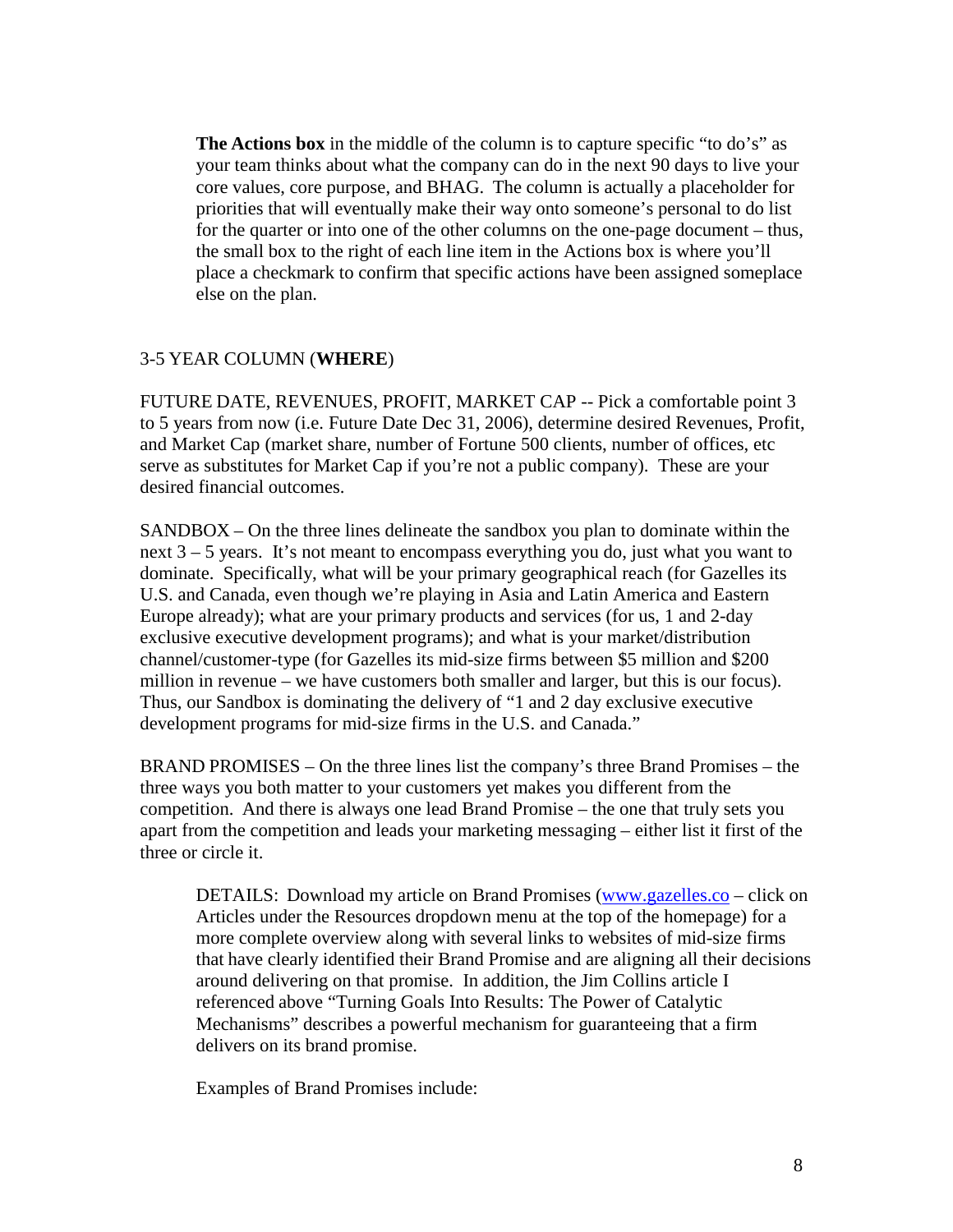McDonalds – Speed, Consistency, Fun for Kids Southwest Airlines – Low Fares, Lots of Flights, Lots of Fun (what they call their 3 LFs)

Notice, cleanliness isn't listed for McDonalds – it was a differentiator early on, but now it's considered a table stake – what you have to have to just be in the game. The same with having low priced menu items for McDonalds – what they have to have just to be in the game. For Southwest Airlines, safety would be considered a table stake (thank goodness).

Two words are outlawed – Quality and Value. Value is what you're being asked to define – what are the three ways you're more valuable to customers vs. your competitors. And Quality is defined as consistently delivering on your promises. You have high quality when you deliver, low quality when you don't.

Your Brand Promises have also been referred to as your Unique Selling Proposition or your Value Proposition.

SMART NUMBERS: List three key metrics (often called Key Performance Indicators) that your team will look at daily and/or weekly to know that the company is progressing toward your goals.

DETAILS: Dell's executive team has looked at the same three numbers every day for several years – and these numbers appear on the computer screens of every employee worldwide that logs onto their computer. Typically complex ratios, Dell's three numbers are called "Ship to Target," "Initial Incident Rate," and "First Time Fix." And they know these three numbers by division.

Big hint – the three key numbers you want to know daily should measure whether you're keeping your promises or not to the customers, thus the placement of the Smart Numbers right above the Brand Promises box. McDonalds has experienced a recent turnaround. The key was getting focused on the three Brand Promises and developing ways to measure speed, consistency, and fun for kids and report on these daily. You want to measure what matters, not what is easy to measure.

CAPABILITIES/KEY THRUSTS – What are the handful of priorities for the next  $3 - 5$ years necessary to reach your outcome targets (Revenue, Profit, Mkt Share), dominate your Sandbox, and deliver on your Brand Promises.

DETAILS: This box, like the other middle boxes, is filled in last after you've determined your outcome goals (metrics listed at the top of the columns) and your drivers (listed at the bottom). The idea is to triangulate into your handful of priorities. Typical  $3 - 5$  year priorities include items like:

1) Opening three new offices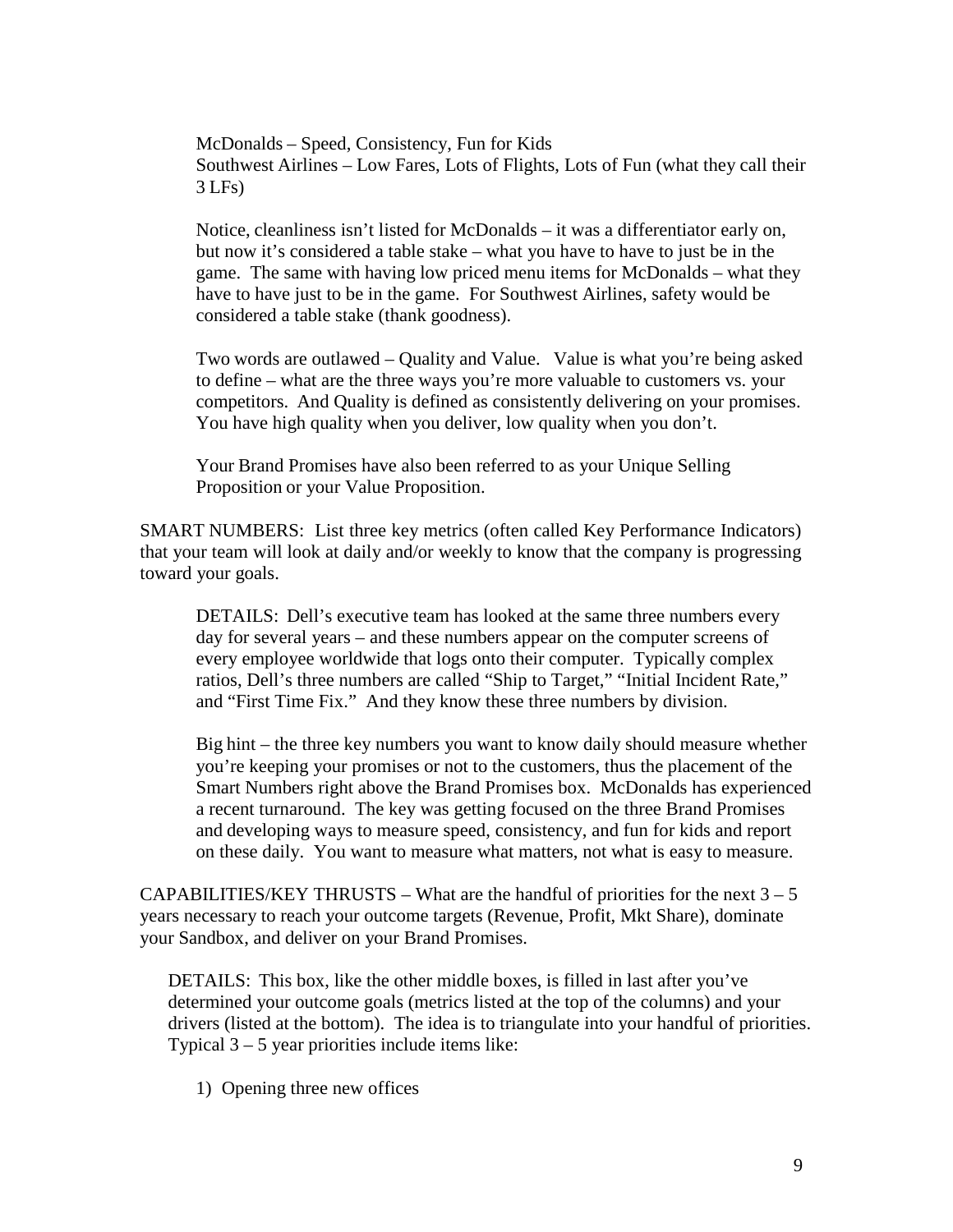- 2) Launching a new product line or service
- 3) Putting in place a key process or two
- 4) Pursuing an acquisition
- 5) Partnering with a key supplier, customer, or company in your market space
- 6) Filing x number of patents

### ANNUAL COLUMN (**WHAT**)

METRICS (at the top of the column) – Like the 3- 5 year column, there are a set of measurable outcomes we feel are standard – fill them in and feel free to substitute more important outcome measures than the ones we've listed. For Inventory, we all have some equivalent – like utilization rate if you're a professional services firm. Find some measures that indicate you're not using your resources to their fullest extent – that indicates where you have resources just sitting around!

CRITICAL NUMBER(S) (at the bottom of the column) – This is the single most important decision you make coming out of the strategic planning process. After determining and revalidating the first three columns (your long term vision), what is the number one measurable result you need to achieve in the next year that will DRIVE all the other desired outcomes? What is the key weakness in your business model that must be fixed? What is the major rock in your shoe? What is keeping you awake at night? What is causing you to loose customers? All of these are questions you can ask to get to the Critical Number, a term we're using to align with the thinking of Jack Stack and his "Great Game of Business" (one of our key content partners). His latest book is "A Stake in the Outcome."

We mention 1 or 2 critical numbers because its best if you pick a second key area around which to focus that provides balance to the first critical number i.e. if you're driving increased inventory turns you might want to also measure inventory availability so you don't fix inventory turns while sacrificing customer satisfaction.

INITIATIVES: What are the 3 to 5 priorities for the next year that support the Critical Number and desired annual outcomes while making progress on your longer-term Capabilities/Key Thrusts. It ISN'T necessary to have a one-to-one mapping between the 3 – 5 year priorities (Capabilities/Key Thrusts in the third column) and the 1 year priorities (Initiatives in the fourth column), but you must be consciously deciding not to do something this year about one of your  $3 - 5$  year priorities if that's the case.

Often firms see the annual critical number as the measured outcome of their annual Theme. The handful of priorities are then the drivers, with each becoming a quarterly critical number i.e. what are the 4 or 5 things we have to do to increase or gross margin this year and then take one per quarter and make it the quarterly critical number.